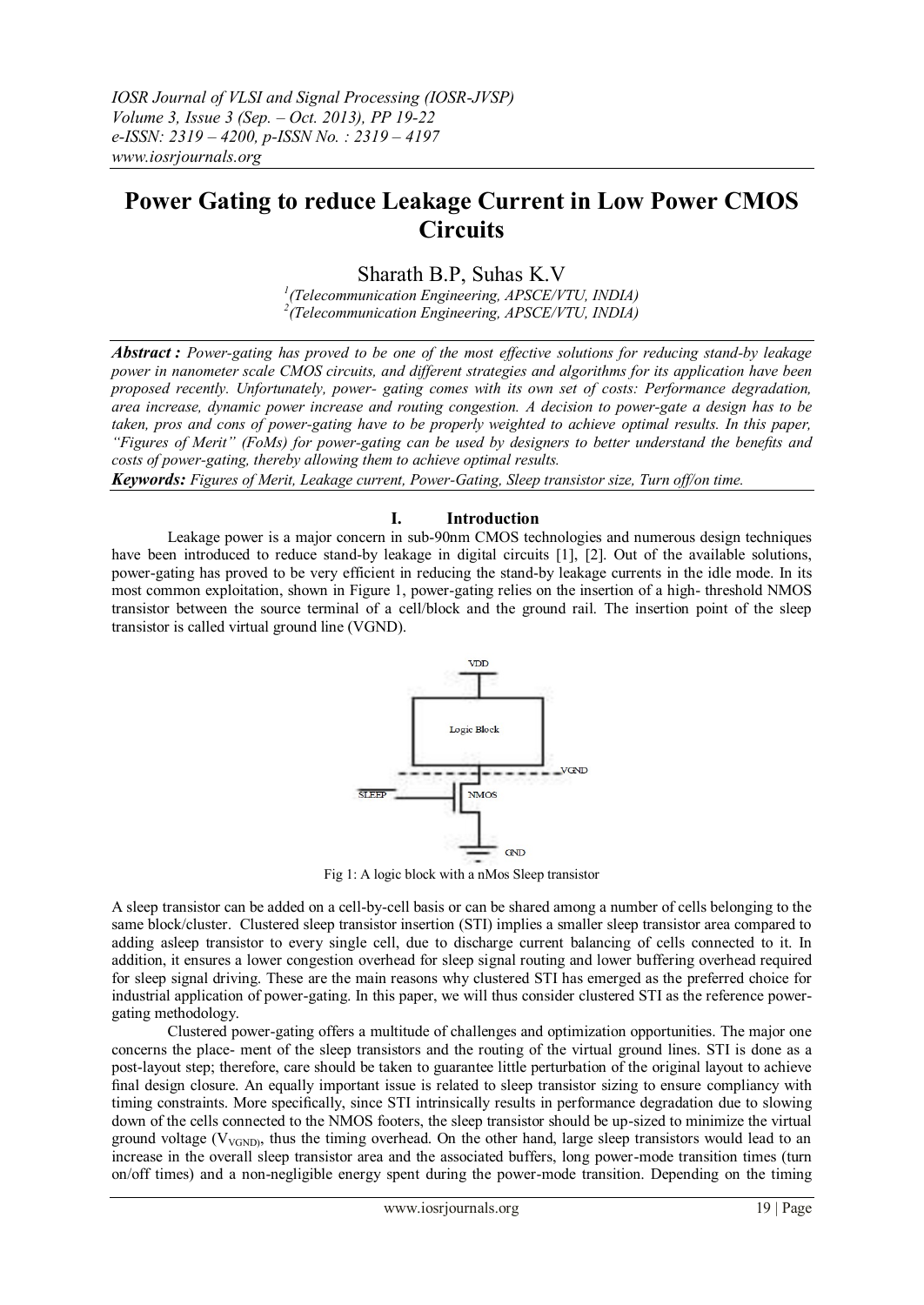criticality of the design and the ratio between stand-by time and active time, one can choose how large the sleep transistors should be to achieve optimal power savings.

To make sure that the total power/area/performance overhead due to power-gating does not overwhelm the benefits of power-gating, a careful investigation of the Figures of Merit (FoMs) for power gating has to be considered to achieve optimal results. This is exactly the main goal of this paper. In particular, we first define a set of FoMs which are suitable for a thorough assessment of the effectiveness of power- gating; next, we discuss how such FoMs can provide useful guidelines to designers for the best exploitation of clustered power-gating. We will refer to realistic data collected on circuit layouts implemented with a state-of-the-art, CMOS process (i.e., the 65nm library by STMicroelectronics), and to an industry-strength design flow for clustered powergating.

## **II. Figures Of Merit For Power-Gating**

Recently, a few works have specifically addressed the issue of quantifying the benefits and costs of power-gating. In [3], the authors discuss system level aspects of power- gating and provide insightful discussions on various costs and benefits of this technique. They conclude that, for sub-90nm technologies, the benefits achieved by power-gating are quite substantial compared to the overhead due to it, thus making it a very attractive option to achieve power savings. However, the authors did not address the issues at design/block level and on how one can achieve optimum savings by trading different parameters, such as performance degradation and area. In [4], the authors define the efficiency of power-gating and show how the efficiency varies with different design metrics, such as sleep transistor area, length and also throw light on methodologies, which can be used for sleep transistor power-mode transition. However, the authors do not provide substantial results on real circuits.

As anticipated, this paper takes a step further in this direction by defining various FoMs for powergating, by benchmarking them against industry-strength design implementations and, finally, by providing useful design tips for applying power- gating in practice. The remainder of this section is devoted to the definition of the FoMs.

1.1 Performance Degradation (α): This is a design specification or an input specification, and defines the maximum allowable delay increase in the design/logic block. This is, in fact, the increase in the original critical path delay permitted when the design/logic block is power-gated. We denote this parameter by  $\alpha$ , expressed as the percentage increase in the original critical path delay. This metric quantifies the degradation, in speed or performance, can be tolerated when power-gating a design.

1.2 Sleep Transistor Size (Wsleep): Sleep transistor size depends mainly on two parameters: (i) The virtual ground voltage,  $V_{VGN D}$ ; (ii) The peak discharge current of the design/logic block,  $I_{peak}$ . For a given peak current value Ipeak, one can have a lower  $V_{VGND}$  value to obtain a lower speed degradation of the cells in the powergated design, thus resulting in a larger sleep transistor. On the other hand, a higher value of  $V_{V \text{ GN } D}$  would lead to a smaller sleep transistor, but to a higher delay degradation of the cells in the power-gated design.The relationship between  $W_{sleep}$  and  $V_{VGND}$  can be written approximately as:

$$
Wsleep = \frac{L}{\mu n * Cox * Ron * (Vdd - Vth)}
$$

Where L and Vth denote the channel length and the threshold voltage of the sleep transistor, respectively,  $\mu_n$ represents the mobility of the electrons and Cox represents the cell capacitance per unit area of the sleep transistor. Finally, Ron denotes the channel resistance of the sleep transistor operating in the linearity region.

While a smaller sleep transistor results in higher performance degradation of a design/block, a larger sleep transistor leads to an increase in chip area, in the number of associated buffers to drive the input sleep signal of the sleep transistor and in the energy dissipated during power-mode transition. Apart from these, as indicated by [3], as the percentage of gated area on a chip increases, more de-cap insertion in the active circuits is needed to make sure that the ground bounce is under the maximum allowable limits, which again increases leakage and total chip area. Thus, sleep transistor size is a very important design metric in power-gating.

1.3 Leakage Power Savings: The main benefit of power-gating is how much leakage power can be saved. As discussed earlier in the paper, performance degradation and sleep transistor area are opposing design constraints and hence one has to trade these metrics very carefully to achieve optimum power savings. For given  $\alpha$  and Wsleep constraint, one can partially power-gate a design, thus leaving out timing critical cells from being power-gated, thereby satisfying both the constraints while still achieving considerable leakage savings.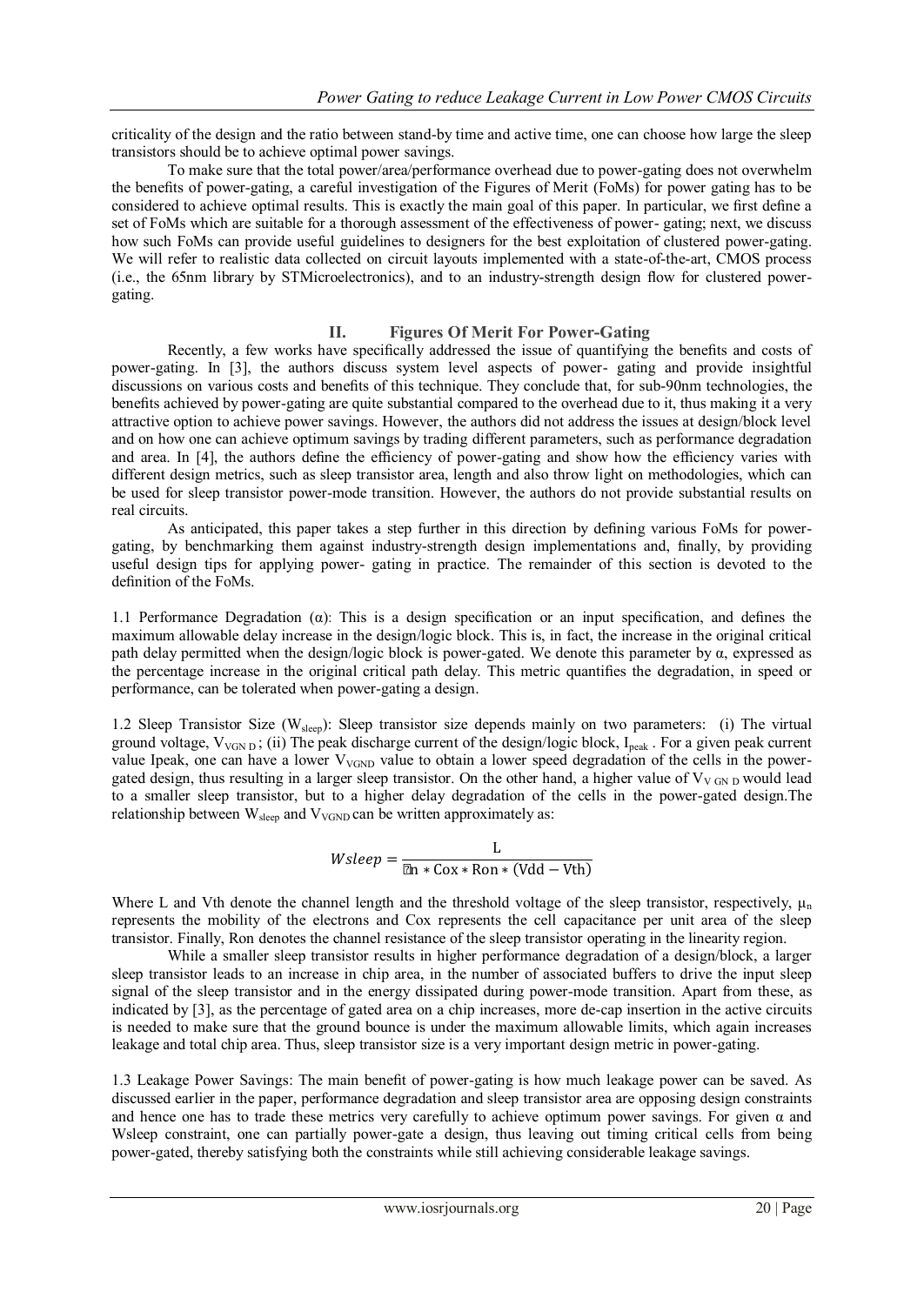1.4 Power Mode Transition Time  $(P_M_t)$ : Given a power-gated design/block, we define the turn-off time as the time required by the design/block to go from the active to the stand-by mode, and the turn-on time as the time required by the design/block to make the opposite mode transition. In some cases, a design/block is active most of the time, and it only provides small windows of stand-by time; the availability of short turn-off and turn-on times may enable leakage reductions corresponding to such short stand-by periods. Turn-off and turn-on times mainly depend on the size of the sleep transistor. In particular, the turn-off time depends on the total input capacitance of the sleep transistor and on the time required to pull-up the virtual ground to a stable value. On the other hand, the turn-on time depends on the total capacitance of the virtual ground line and on the net charge flow from the power-gated design/block to the ground. The virtual ground line capacitance has two components, namely: (i) The virtual ground line parasitic capacitance; (ii) The output capacitance of the sleep transistor. We observe that we do not consider the turn-off time of the sleep transistor as an important parameter since, although it is not negligible, it does not introduce any performance penalty in the context of power-gating because it overlaps with the stand-by period. For this reason, in this paper we provide results only for the turnon time.

1.5 Power-mode transition energy ( $P_{Me}$ ): This quantity de- notes a non-negligible energy dissipation during turnon/off of the sleep transistor. The energy loss occurs in the charging and discharging of the virtual ground line capacitance and in the buffers which drive the sleep transistor. This parameter is strongly coupled with the size of the sleep transistor. A large sleep transistor would mean higher energy dissipation during turn-on/off and vice versa. As indicated in [3], the total energy overhead due to STI should be very low compared to the leakage savings to achieve benefits from power-gating.

# **III. Power- Gating Flow**

To quantify the FoMs of power-gating, we adopted a flow based on the row-based methodology of [5]. The methodology realistically assumes that one or more rows are dedicated to the insertion of the sleep transistors and are appended at the end of the existing layout. The methodology guarantees marginal layout changes, that is, it is very much "layout friendly"; as such, it is easily usable within industrial design flow.

1.1 Clustering and Sizing: As discussed in [5], the clustering algorithm is based on using rows of the layout as atomic clustering objects. It takes two input parameters, namely, the performance  $(\alpha)$  and the area (W<sub>sleep</sub>) constraints. W<sub>sleep</sub> can be mapped onto an optimal V<sub>VGND</sub>, which sets the individual cell delay degradation. Then, depending on α, the algorithm finds an optimal sub-set of rows of the design that can be power-gated, thus satisfying both the size and the performance constraints. Sleep transistor sizing requires an accurate estimation of the peak discharge current  $(I_{peak})$  of the design/block to which power-gating is applied. We use the technique of [6] for this task, which builds temporal current waveforms for each cell based on the possible time intervals during which the cell can switch. Using this waveform for each cell, the peak current waveform for the entire design/cluster can be constructed and the actual peak current value can then be obtained.

1.2 Turn-On/Off Methodology: To measure the  $P_{Mt}$  and  $P_{Me}$ , we use the following methodology. We implement a n-stage power-mode transition scheme, as shown in Fig 2. Given a sleep transistor size, we design an optimal inverter chain for driving the sleep transistor input with the goal of achieving minimum turn-off time. For turnon, we implement a parallel sleep transistor architecture where each sleep transistor is optimally sized to reduce the turn-on time while making sure that the ground bounce is lower than a specified maximum value to avoid sudden current surge on the supply rails. We set a maximum current equal to I<sub>peak</sub> of the design as the allowable peak current during turn-on. Since different circuits will have different I<sub>peak</sub>, the P Mt of the circuits also varies accordingly. Note that in the figure, the  $V_{GND}$  pull-up transistor is used to pull the virtual ground and the internal nodes of the power-gated design/block to a logical value since some internal nodes become floating when a design/block goes into the power-down mode.



Fig 2: Sleep Transistor Cell Architecture